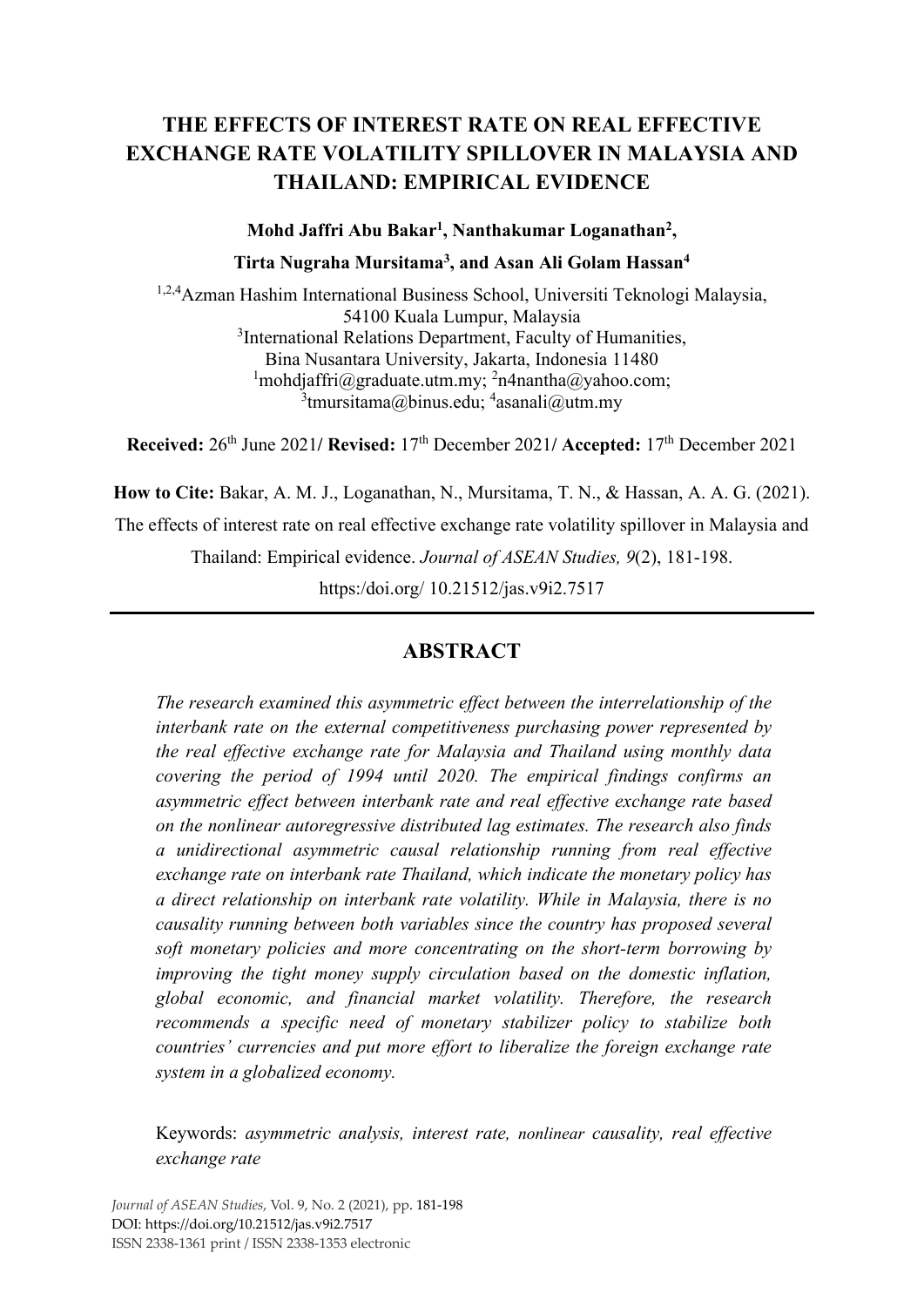#### **INTRODUCTION**

The internationalization wave has made the country purchasing power indicators become one of the most widely studied macroeconomic indicators in the world. These indicators gauge the value of imports and exports between countries by determining the intrinsic purchasing power of a country with respect to its trading partners. Thus, the stabilization of purchasing power indicators have become one of the main objectives of monetary policy for most countries, especially among Asian countries (Cobham, 2021). The monetary policy is a powerful tool used by a country's authority to regulate macroeconomic and financial indicators such as the inflation rate, the exchange rate conversion, and the employment rate. The policy is formulated using different tools such as interest rate, government securities, and reserve to control the amount of money circulated in the market.

Since 1950, Malaysia has employed multiple targeting monetary policies to avoid price volatility, spur economic growth and maintain financial stability without elucidating potential conflicts and trade-offs - in-line with the charter objectives of the Central Bank of Malaysia (Cheong, 2005; Ariff & Yap, 2001). Malaysia has also adopted the soft monetary policy, however, since the 1997 Asian financial crisis, the monetary policy committee of the Central Bank of Malaysia has embedded financial stability as one of the country's monetary policy objectives. The principal objective of monetary policy as per Central Bank of Malaysia Act of 2009 is to develop a conducive monetary and financial stability to support economic growth (Hossain, 2017).



Figure 1. The trend of real interest rate for Malaysia and Thailand between 1976 to 2020 Source: World Bank (2021)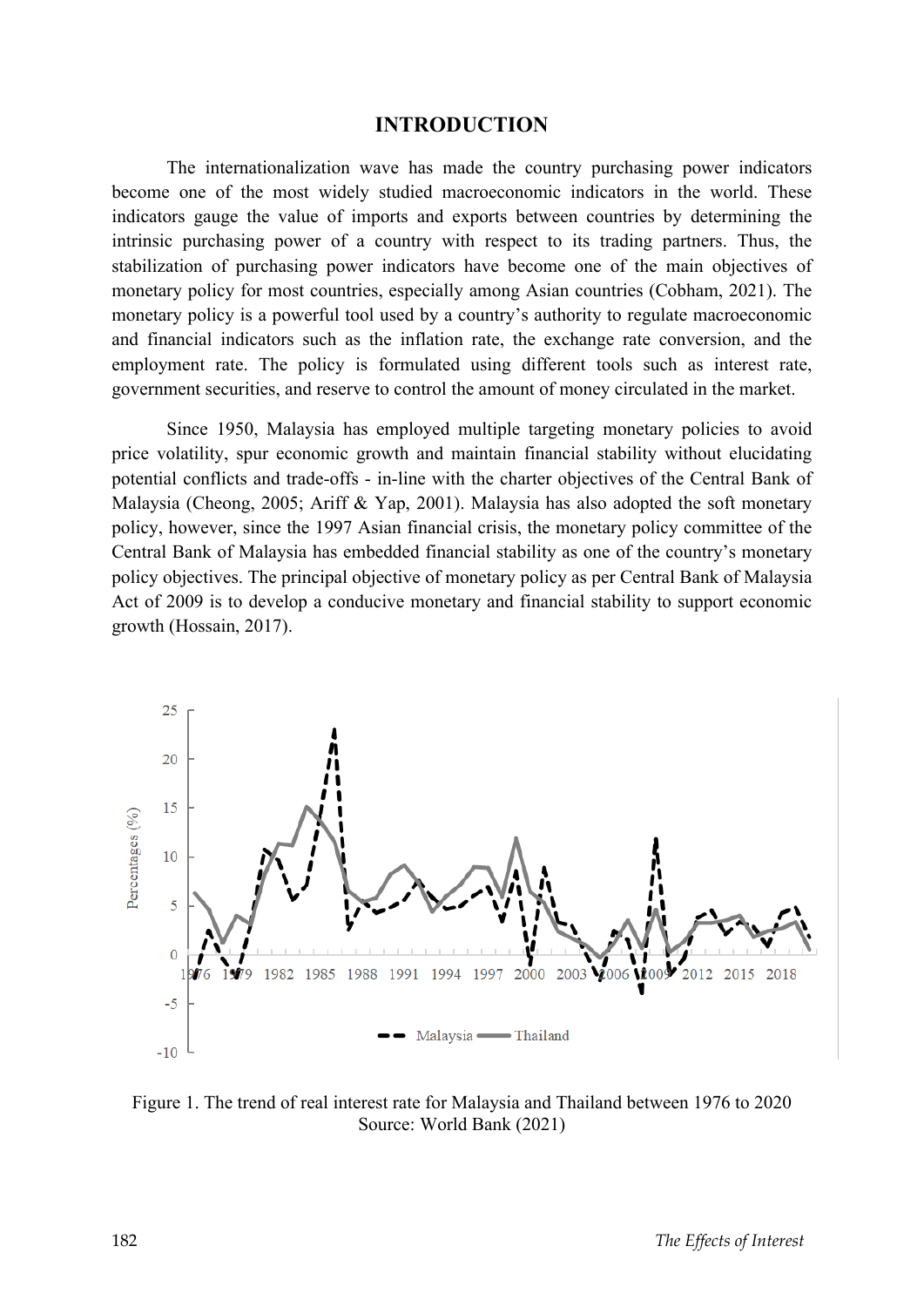

Figure 2. The trend of PPP conversion factor (private consumption) for Malaysia and Thailand between 1991 to 2020. Source: World Bank (2021)

Thailand monetary policy framework is slightly different compared to that of Malaysia, whereby the Thailand government has undergone three phases of regime development until now. The first phase started after the end of World War II with the Baht value being pegged to the gold value, major currencies or a basket of currencies. The second phase of monetary targeting regime took place with the adoption of the floating exchange rate system starting in 1997 with the financial support and monitoring by the International Monetary Fund (IMF); with the objectives to maintain the macroeconomic stability, ultimate sustainable growth, and price consistency. The third phase began on May 2000 by employing flexible inflation targeting with the main focus on the price stability and inflation rate framework supporting the sustainable economic growth (Bank of Thailand, 2020; McCauley, 2006).

Figure 1 and Figure 2 show the trend of selected macroeconomic variables for Malaysia and Thailand for the past few decades. Generally, the interbank rate and external competitiveness purchasing power of Malaysia and Thailand were quite volatile and this created an atmosphere of economic uncertainty even though they have recovered from the 1997 Asian Financial Crisis (AFC). Undeniably, the instability of these indicators can dampen the economic growth if not properly managed by the relevant authorities. Although previous studies have documented the relationship and impact between these variables, the empirical findings show mixed results, with different directions and arguments on sampling and exchange rate regimes issues. Thus, the main objective of this study is to examine the interrelationship between interest rate (IBR) and external purchasing power indicator for Malaysia and Thailand.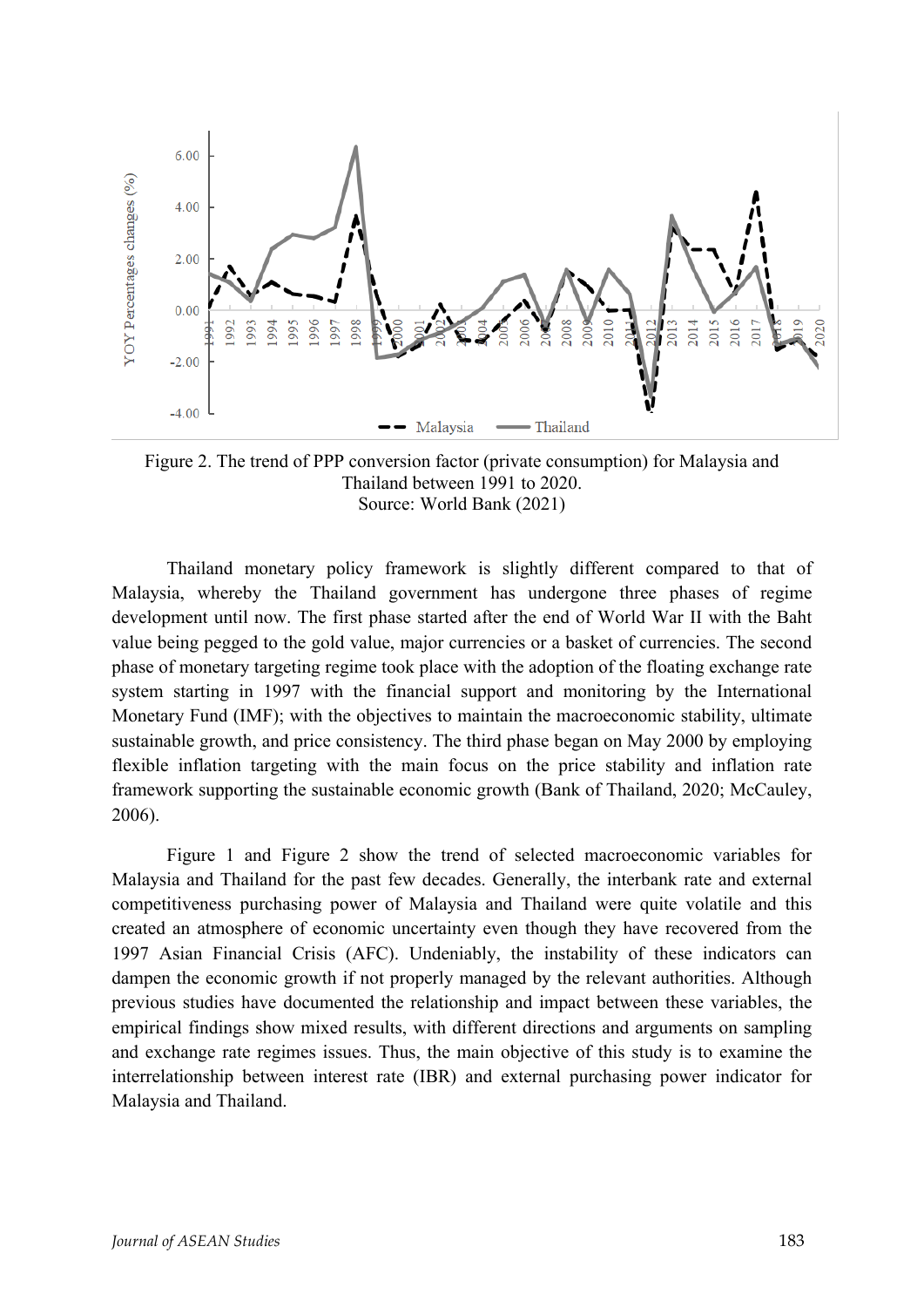### **LITERATURE REVIEW**

Generally, it is believed that higher interest rate can significantly contribute to the stabilization of purchasing power indicators. However, the possible trade-off from the higher interest rates includes fragile financial system, production loses, and higher unemployment rate. Sarac and Karagöz (2016) and Furman et al. (1998) point out that, although some scholars opined that interest rate can play a role in stabilizing the purchasing power indicators, the empirical validation of its effectiveness remains inconclusive until to date. However, interest rate parity theory states that the difference between domestic and foreign interest rates equals to the supply and demand of the change in the exchange rate, so no party could misuse the interest rate differential to create arbitrage profit due to depreciated currency of the countries with high interest rate (Wu  $&$  Cheng, 1998). Although there have been many research on the effectiveness of monetary policies and interest rate, Kayhan et al. (2013) argue that the interest rate in emerging, developing, and developed economies behaves differently and has varying impacts on the same type of purchasing power indicators. Recently, Karamelikli and Karimi (2020) have used the linear and nonlinear estimates, which result in different empirical statistics and relationships between interest rate and purchasing power indicators in Turkey.

The movement of interest rate due to the short-term borrowing and money supply circulation in the market by the government authority reflects the volatility in purchasing power performance. Interest rate and purchasing power indicators are interrelated to play a role in stabilizing the growth and development in the country. Therefore, lower interest rate promotes growth of money in the market, which results in an increase in spending and thus promotes development; but at the same time causes inflation rate to increase (Oliver, 1997). Due to the effect of monetary policy changes on the volatility purchasing power indicators, many studies attempted to investigate the relationship between these variables using assorted models and econometric approaches. For example, Hoang et al. (2020), Cecchetti et al. (2020), Alsamara and Mrabet (2019), Aizenman et, al. (2016) and Bagchi, Chortareas, and Miller (2004) have explained the impact of monetary policy on the changes in value of purchasing power indicators.

Moreover, Brailsford et al. (2006) also indicate that many Asian countries' exchange rate benefit from the interest rate fluctuation especially during the financial crisis. In addition, Curran and Velic (2019) and Patel and Mah (2018) have found that the monetary policy tools as well as interest rate have a strong causal relationship with the real external purchasing power indicators in the emerging countries. AbuDalu and Ahmed (2014) find a significant relationship between interest rate and competitiveness exchange rate indicator performances in Thailand. Andonov et al. (2017), Hanson and Stein (2015), and Bowe and Saltvedt (2004) show that interest rate is an important factor that attracts foreign investment flows, and this can be achieved through interest rate manipulation by the authorities.

Interest rate volatility, however, can affect the ion volatility of inflation rate and a country's internal purchasing power. Pattanaik and Mitra (2001) prove that inflation rate, interest rate, and external purchasing power are highly correlated with each other. Sun and De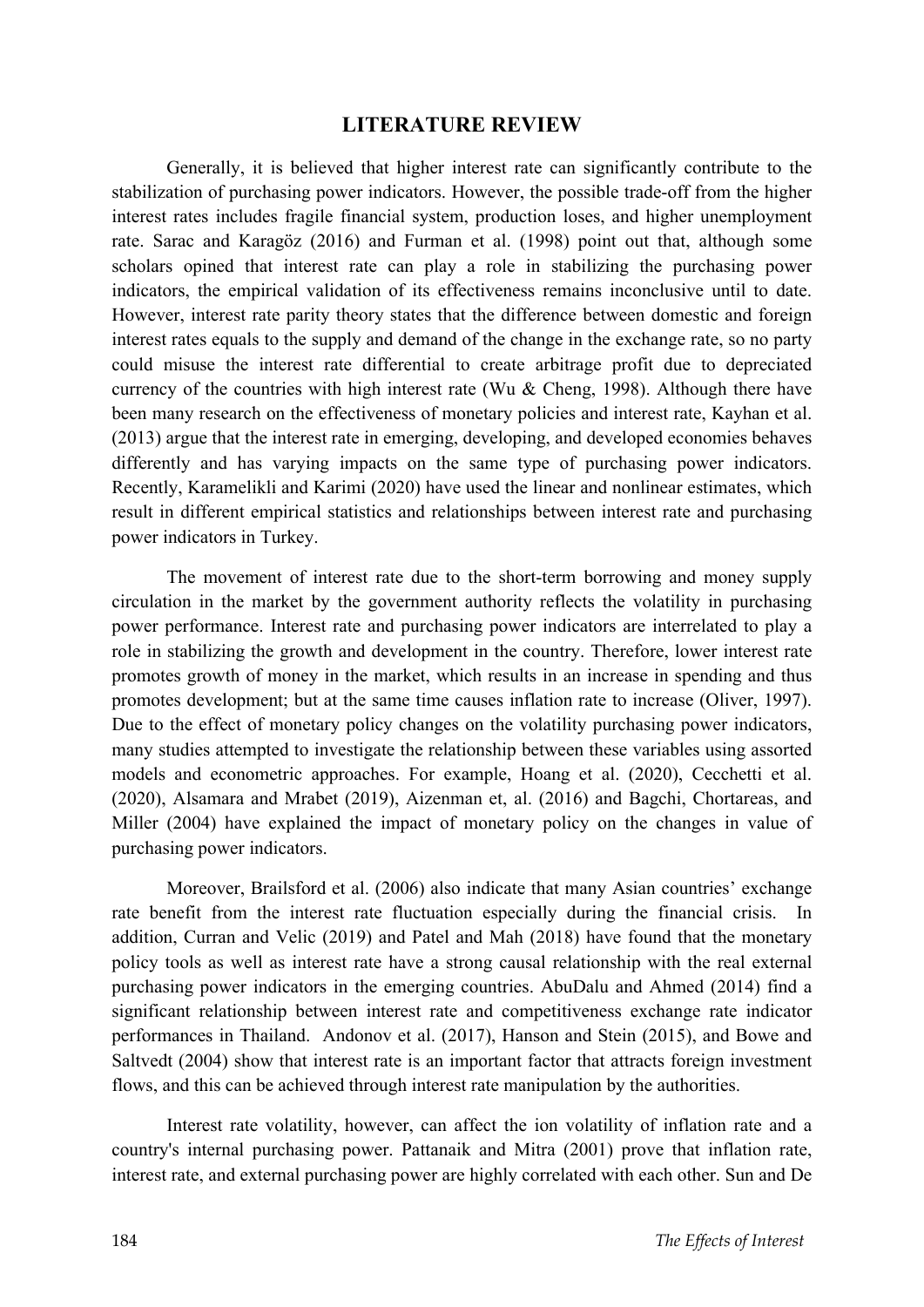(2019) postulate that the depreciation of external purchasing power rate seems to create an inflationary effect in the US due to the circulation of money in the market as compared to quantity production. The situation will spark arbitrage activities as a result of profit arising from the disequilibrium price between countries. Ahmed and Mazlan (2021) update the finding of ASEAN countries by revealing that the effect of interest rate on the external purchasing power indicator varies with the existence of short run and long run asymmetries within ASEAN members. According to Phuc and Duc (2019), although inflation volatility, trade openness, and interest rate significantly influence changes of external purchasing power indicators in Australia, Japan, New Zealand and South Korea, the impact varies across the studied sample.

Similarly, Barbosa et al. (2018) proves varying impacts of selected independent variables on the volatility purchasing power indicators in developing and emerging countries. Nonetheless, the impact of interest rate on purchasing power indicators especially real exchange rate movement is still ambiguous. Kalemli-Ozcan and Verela (2019) provide an evidence of weak influence on the impact of interest rate differentials on purchasing power indicators in emerging countries. Hnatkovska (2013) concludes that the impact of interest rate on external purchasing power indicators vary, and is dependent on the variation of interest rate, especially for Thailand. Moreover, Tari and Abasiz (2009) reveal that the causal relationship between the external purchasing power indicator and interest rate is just valid in the short run. In contrast, Khin et al. (2017) and Sarac and Karagöv (2016) provide an evidence of non-significant relationship between external purchasing power indicator and interest rate especially in a long-run relationship for Malaysia and Turkey. Interestingly, Engel et al. (2019) have recently found the importance of inflation rate on the volatility of exchange rate rather than the interest rate in the case of US dataset. Table 1 indicates some of the previous studies capturing the causal relationship between external purchasing power and interest rate worldwide.

| Authors                        | Time Span     | Country                | Method                       | Causality                                               |
|--------------------------------|---------------|------------------------|------------------------------|---------------------------------------------------------|
| Balduzzi and Chiang<br>(2020). | 1983 - 2012   | Emerging countries     | <b>VECM</b>                  | $EPPIs \leftarrow / - IR$                               |
| Nguyen et al. (2020)           | 1999 - 2014   | <b>ASEAN</b> countries | <b>SVAR</b>                  | $EPPIs \leftarrow -IR$                                  |
| Hoang et al. $(2020)$          | $2005 - 2018$ | Vietnam                | <b>VAR</b>                   | $EPPIs - / \rightarrow IR$                              |
| Sun and De $(2019)$            | 1973 - 2017   | US                     | <b>FAVAR</b>                 | $EPPIs - / \rightarrow IR$                              |
| Alsamara and Mrabet<br>(2019)  | 1986 - 2014   | Turkey                 | Linear and<br>nonlinear ARDL | $EPPIs - / \rightarrow IR$<br>$EPPIs \leftarrow / - IR$ |
| Draz et al. (2019)             | 1981 - 2013   | Asian countries        | <b>GMM</b>                   | EPPIs ← $I$ – IR                                        |
| Khin et al. (2017)             | $2010 - 2016$ | Malaysia               | <b>VECM</b>                  | $EPPIs \leftarrow \neq \rightarrow IR$                  |
| Adler and Grisse (2014)        | $1980 - 2011$ | <b>OECD</b> countries  | <b>BEER</b>                  | $PPIs \leftarrow / - IR$                                |
| Aizenman et al. (2011)         | 1989 - 2006   | Emerging countries     | <b>VAR</b>                   | $PPIs - / \rightarrow IR$                               |

Table 1. Causal Relationship between External Purchasing Power Indicators and Interest Rate

Source: Author's compilation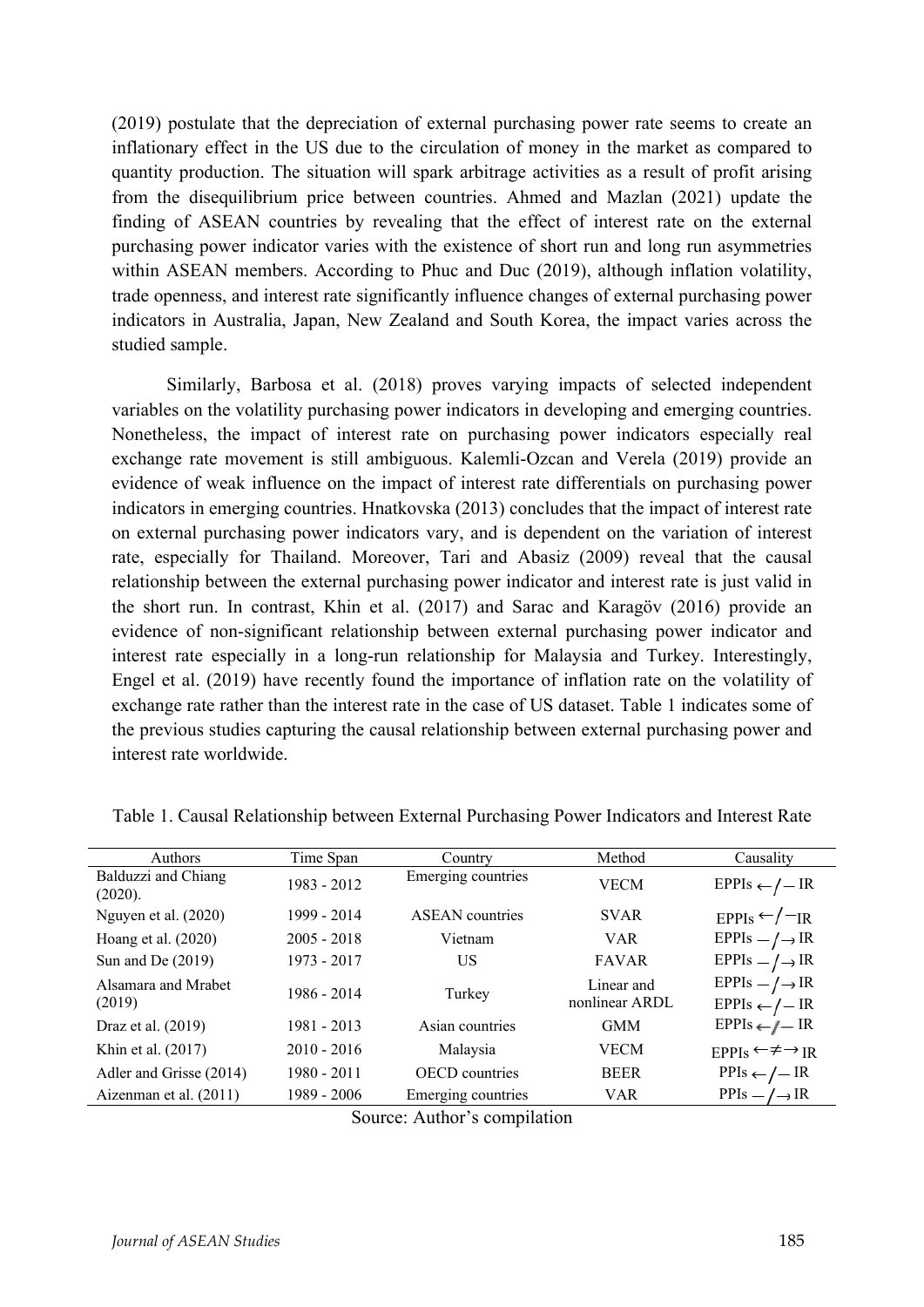Alsamara and Mrabet (2019) and Chowdhury (2012) have found that external purchasing power indicators are negatively related with interest rate differential and money supply in Turkey and Australia, respectively. Moreover, Bagchi et al. (2004) also find that real interest rate differential has a long-run pressure impact on Australia's real purchasing power indicators, and the pressure impact may change due to the different exchange rate regimes implemented. Furthermore, Engel (2019) and Draz et al. (2019) also prove that the interest rate indicator has significant impact on the volatility of real purchasing power indicators in selected Asian economies. Kia (2013) finds that the money supply, interest rate, growth rate, government expenditure, commodity prices, and debt have significant impact on the volatility of purchasing power indicators in Canada. Furthermore, Andries et al. (2017) and Granville and Mallick (2010) provide empirical evidence of a robust relationship between interest rate and external purchasing power indicators in Romania and Russia, respectively.

Verico (2017) suggests that in order for ASEAN Economic Community (AEC) to be economically integrated, the private sector in the ASEAN countries needs to be strengthened. Understanding the complex relationship between monetary policies especially interest rate and purchasing power indicators is crucial because the disequilibrium between the variables can have a big impact to country sustainable economic growth and development. However, previous empirical findings documented mixed results with different direction and argument on sample observation, exchange rate regime and the macroeconomic indicators used. Therefore, this research fulfils the gap by employing the asymmetric empirical analysis to get a comprehensive outcome focusing on the emerging ASEAN's small tigers, mainly Malaysia and Thailand.

# **RESEARCH METHODS**

The research analysis relies on monthly data from January 1994 to December 2020. The data on external purchasing power indicators, which is represented by the real effective exchange rate (REER), are obtained from J. P. Morgan's time series data sources ("Data and analytics", 2021). Meanwhile, the data for interest rate based on the IBR were obtained from the Central Bank of Malaysia (2021) and the Bank of Thailand (2021). The REER is a proxy for the external purchasing power indicator and is the dependent variable in the research. This indicator represents the intrinsic value of comparing exchange rate fluctuation on the quantity of goods and services offered internationally between local currency and other currencies as suggested by Bartolli (1995). In order to obtain a specific relationship between the external purchasing power indicator and interest rate, a general empirical model specification is created:

#### $REER = f(IBR)$

The REER and the IBR are transformed into natural logarithm formation to avoid bias estimation. Based on the nature of the time series data, the research firstly performs several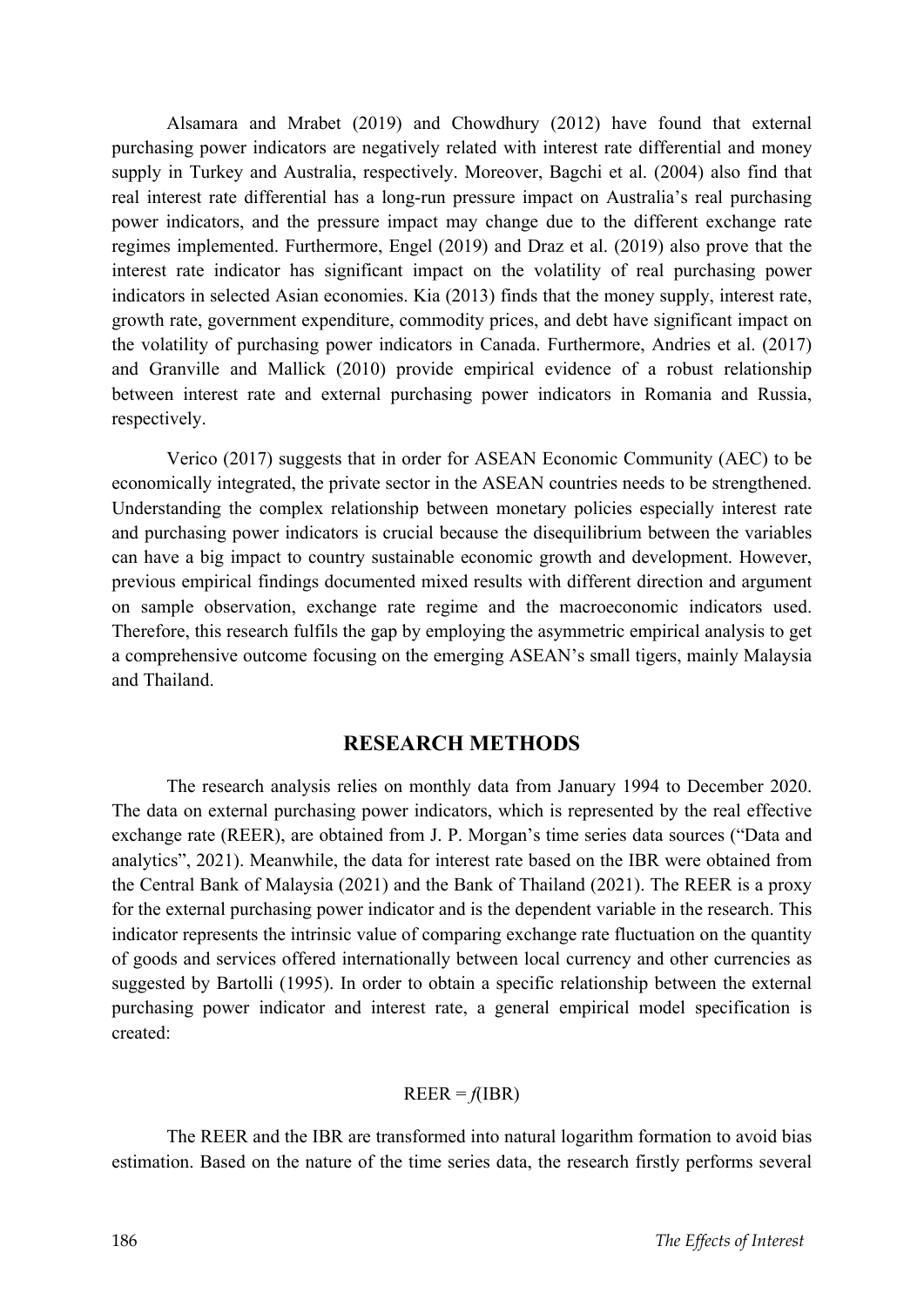unit root tests to ensure the tested variables are free from stationary problems, and at the same time, appropriated econometrical models are chosen. The unit root tests performed include: 1) the Augmented Dickey Fuller (ADF), proposed by Dickey and Fuller (1981), 2) Kwiatkowski–Phillips–Schmidt–Shin test (KPSS) by Kwiatkowski et al. (1992), 3) the endogenous structural break stationarity test by Perron (1989), and 4) the nonlinearity test of the Fourier ADF (FADF) test proposed by Enders and Lee (2012). The FADF nonlinear unit root test is used because the REER series may entail structure breaks due to the exchange rate regimes implemented during the period of the study (peg exchange rate regime and managed floating regime). Furthermore, the nonlinearity test based on the FADF is also utilized to capture the nonlinearity condition of the tested variables. The auto-regressive distributed lag (ARDL) cointegration approach introduced by Pesaran et al. (2001) is utilized, and it uses the F-statistics value against the upper and lower critical bounds value for the cointegration decisions. In general, the ARDL cointegration model for the research can be defined as follows:

$$
\Delta R E E R_t = \varphi_0 + \sum_{i=1}^p \varphi_{11i} \Delta R E E R_{t-i} + \sum_{i=0}^p \varphi_{12i} \Delta I B R_{t-i} + \gamma_{11} R E E R_{t-1} + \gamma_{12} I B R_{t-1} + \mu_{1t}
$$

The  $\Delta$  symbol represents the first difference operator; the coefficient  $\varphi_i$  refers to the short-run elasticities; Y<sub>i</sub> represents the long-run elasticities; and  $\mu_t$  indicates the normal white noise of the ARDL estimates. The aim is to determine the long-run cointegration between REER and the IBR. Therefore, the null hypothesis can be expressed as  $H_0: \gamma_{11} = \gamma_{12} = 0$ , with the alternative hypothesis expressed as  $H_1: \gamma_{11} \neq \gamma_{12} \neq 0$ . Pesaran et al. (2001) formulate critical value based on the F-statistic is used in the research. If the estimated Fstatistic is higher than the upper bounds *I*(1), it indicates that there is a long-run cointegration between the estimated series of this research. For the purpose of ARDL bounds estimation, the Akaike Information Criterion (AIC) to select the optimal lag for estimation purposes (Yakubu et al., 2021) is employed.

Considering the assumption of limited information revealed by the symmetric model in permitting the strong inference for yielding a predictable forecast in wide range of economic and finance situations, the nonlinear ARDL (NARDL) test is performed to explore the actual long run relationship between external purchasing power indicator and interest rate in Malaysia and Thailand. Based on Shin et al. (2014), the positive and negative components in the test will capture the existence of asymmetric relationships of underlying variables. Shin et al. (2014) defines the equation of positive and negative components as presented:

$$
iv_t^+ = \sum_{j=1}^t \Delta iv_j^+ = \sum_{j=1}^t \max(\Delta iv_j, 0)
$$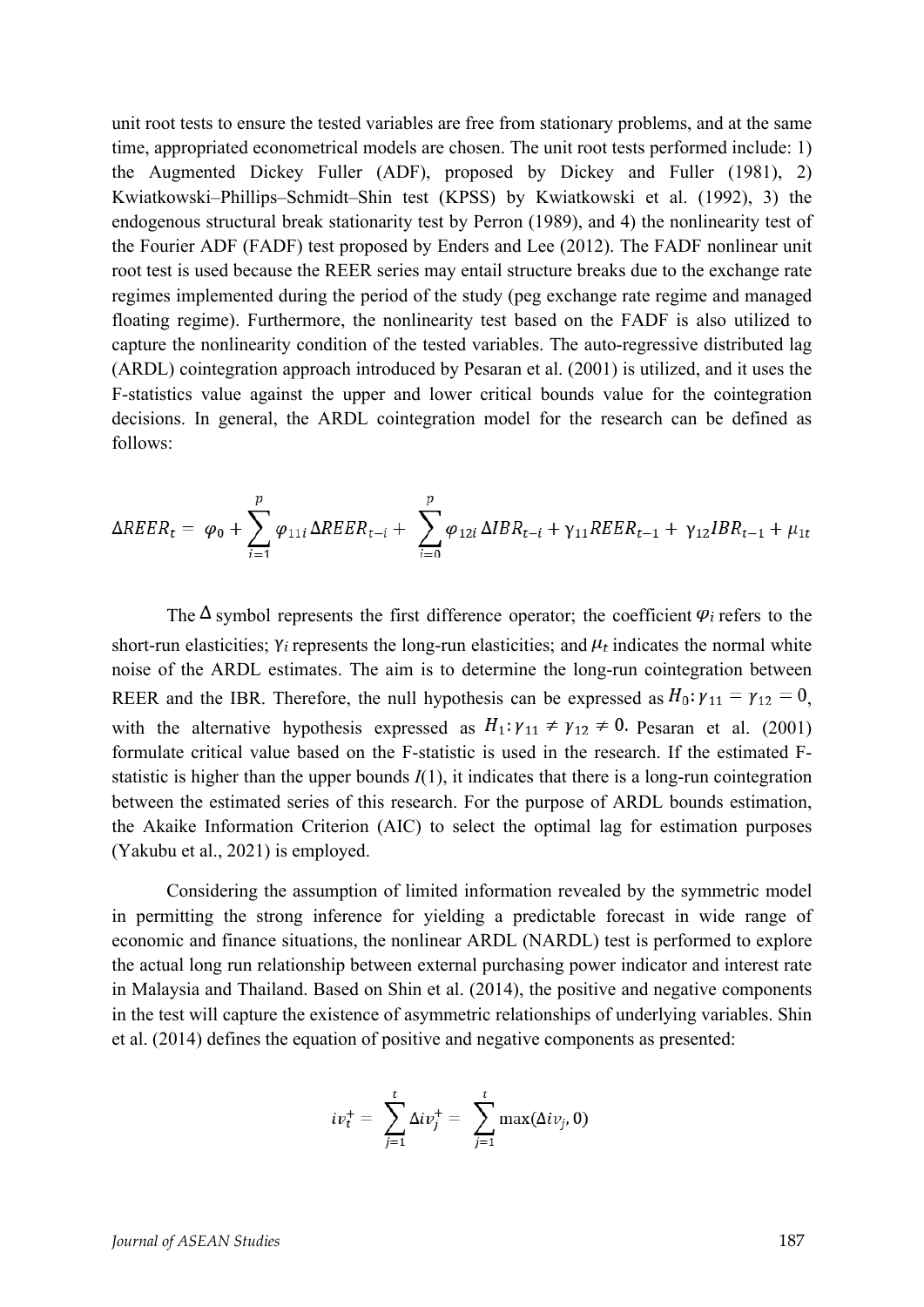$$
iv_t^- = \sum_{j=1}^t \Delta iv_j^- = \sum_{j=1}^t \min(\Delta iv_j, 0)
$$

Therefore, the NARDL specification can be written as follows:

$$
\Delta R E E R_t = \alpha_0 + \beta_0 R E E R_{t-1} + \beta_1 I B R_t^+ + \beta_2 I B R_t^- + \sum_{t=1}^r \mu_t \Delta R E E R_{t-1} + \sum_{t=1}^q (\gamma_t^+ I B R_{t-1}^+ + \gamma_t^+ I B R_{t-1}^-) + \varepsilon_t
$$

The  $iv's$  are the independent variables and the parameter  $p$  and  $q$  are lag order. In order to examine the cause-effect relationship, the Hatemi-J causality test as used by Nguyen et al. (2015) and Gozgor (2014) is used to capture the possibilities of the asymmetric effect relationship between external purchasing power indicator and interest rate. Hatemi-J (2012) proposes the equation as presented:

$$
y_{1t} = y_{1t-1} + \varepsilon_{1t} = y_{10} + \sum_{i=1}^{t} \varepsilon_{1t} \qquad t = 1, 2...T
$$
  

$$
y_{2t} = y_{2t-1} + \varepsilon_{2t} = y_{20} + \sum_{i=1}^{t} \varepsilon_{2t} \qquad t = 1, 2...T
$$

where,  $y_{10}$  and  $y_{20}$  are the constant value,  $\varepsilon_{1i}$  and  $\varepsilon_{2i}$  are white noise disturbance term,  $\varepsilon_{1i}^+ = \max(\varepsilon_{1i}, 0)$ ,  $\varepsilon_{2i}^+ = \max(\varepsilon_{2i}, 0)$ ,  $\varepsilon_{1i}^- = \min(\varepsilon_{1i}, 0)$ , and  $\varepsilon_{2i}^- = \min(\varepsilon_{2i}, 0)$ , represent the positive and negative parameter. This can also be expressed as  $\varepsilon_{1i} = \varepsilon_{1i}^+ + \varepsilon_{1i}^$ and  $\varepsilon_{2i} = \varepsilon_{2i}^+ + \varepsilon_{2i}^-$ . This can be rewritten based on the presented expressions:

$$
y_{1t} = y_{1t-1} + \varepsilon_{1t} = y_{1, 0} + \sum_{i=1}^{t} \varepsilon_{1i}^{+} + \sum_{i=1}^{t} \varepsilon_{1i}^{-}
$$

$$
y_{2t} = y_{2t-1} + \varepsilon_{2t} = y_{2, 0} + \sum_{i=1}^{t} \varepsilon_{2i}^{+} + \sum_{i=1}^{t} \varepsilon_{2i}^{-}
$$

The positive and negative value for each variable will be defined as a cumulative form as  $y_{1t}^+ = \sum_{i=1}^t \varepsilon_{1i}^+$ ,  $y_{1t}^- = \sum_{i=1}^t \varepsilon_{1i}^-$  and  $y_{2t}^+ = \sum_{i=1}^t \varepsilon_{2i}^+$ ,  $y_{2t}^- = \sum_{i=1}^t \varepsilon_{2i}^-$ . Thus, each underlying variable has a permanent impact of positive and negative shocks. After that, the test of causal relationship between variables done by the VAR model of order p value:

$$
y_1^+ = v + A_1 y_{t-1}^+ + \dots + A_p y_{t-1}^+ + \mu_t^+, \text{ by assuming } y_t^+ = (y_{1t}^+, y_{2t}^+); \text{ and}
$$
  

$$
y_1^- = v + A_1 y_{t-1}^- + \dots + A_p y_{t-1}^- + \mu_t^-, \text{ by assuming } y_t^+ = (y_{1t}^-, y_{2t}^-)
$$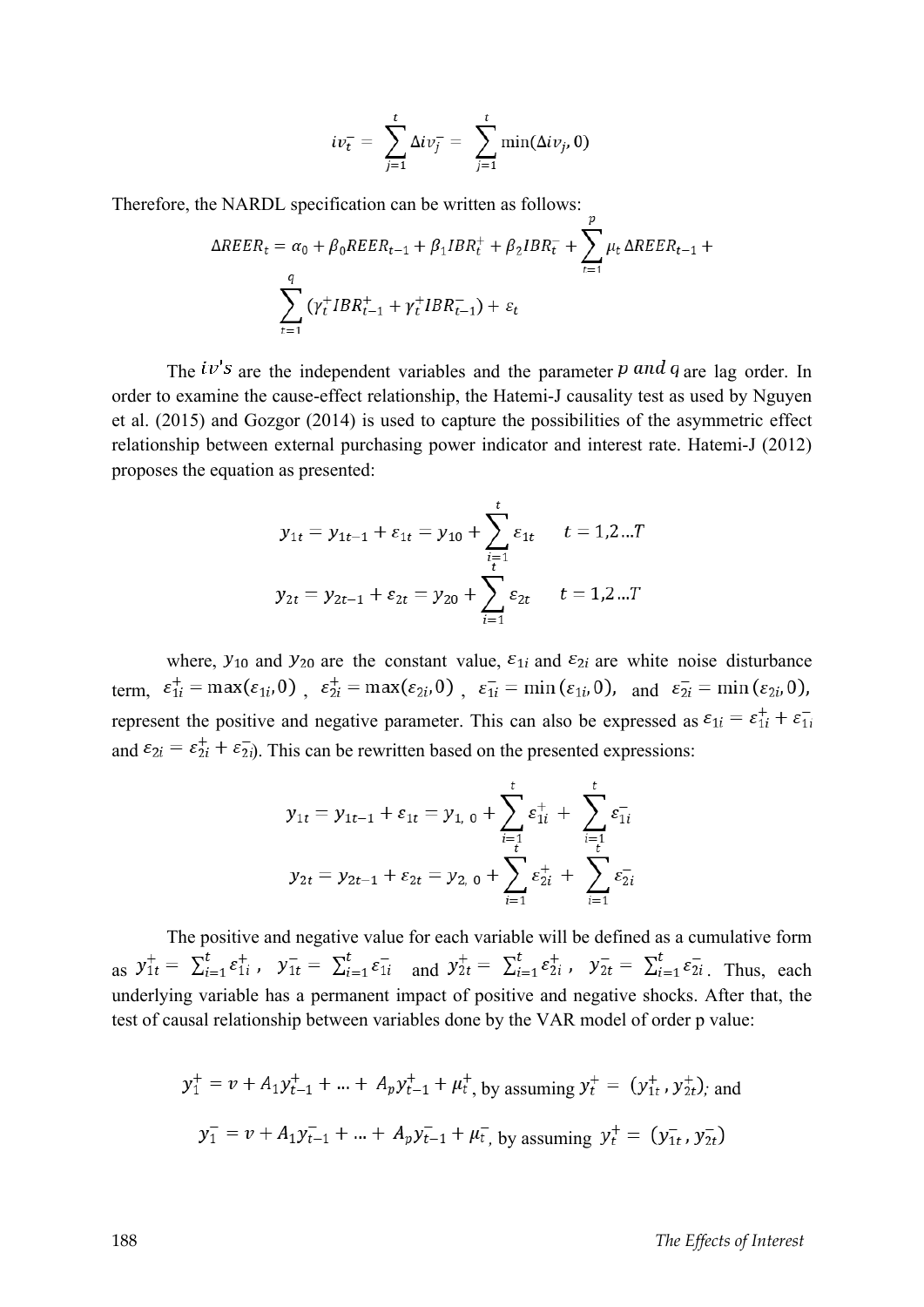where, the  $y_t^{+/1}$  is the (1 × 2) vectors of the variable, v is the (1 × 2) vectors of intercepts,  $\mu_t^{+/-}$  is the (1 × 2) vectors of error terms and  $A_r$  is the (2 × 2) matrix of parameter for lag order  $r = 1 \dots p$  and the lag order selection will based on the AIC specification.

# **RESULTS AND DISCUSSIONS**

Table 2 summarizes the test statistics for the employed unit root tests. The ADF and PP unit root test statistics show that all variables are stationary in their level, but become nonstationary after taking the first difference, whereas the KPSS unit root test statistic demonstrates a non-stationarity in level and stationary in first difference. Thus, all variables are confirmed stationary in first difference despite using a multiple traditional unit root test and endogenous structure break unit root test. However, the Fourier ADF unit root test shows that the REER variables for Thailand has a unit root issue. Thus, this warrants the utilization of ARDL and NARDL approach since the unit root tests statistics are mixed.

|                 | At level |             |                | At first difference |             |             |           |
|-----------------|----------|-------------|----------------|---------------------|-------------|-------------|-----------|
|                 | ADF      | <b>KPSS</b> | Perron         | ADF                 | <b>KPSS</b> | Perron      | FADF      |
| Malaysia        |          |             |                |                     |             |             |           |
| <b>REER</b>     | $-2,299$ | $1,050*$    | $-3,066$       | $-17,177*$          | 0,046       | $-17,344*$  | $-2,443$  |
|                 |          |             | (1998; Nov)    |                     |             | (1997; Dec) |           |
| <b>IBR</b>      | $-2,021$ | $0,803*$    | $-2,801$       | $-13,917*$          | 0,085       | $-8,872*$   | $-2,233$  |
|                 |          |             | (2002; Feb)    |                     |             | (1999; Jan) |           |
| <b>Thailand</b> |          |             |                |                     |             |             |           |
| <b>REER</b>     | $-2,040$ | $0.632**$   | $-4,573$       | $-16,171*$          | 0,108       | $-8,137*$   | $-4,721*$ |
|                 |          |             | (2000; Dec)    |                     |             | (1998; Feb) |           |
| <b>IBR</b>      | $-1,686$ | $1,212*$    | $-3,054$       | $-7.545*$           | 0,059       | $-10,780*$  | 1,033     |
|                 |          |             | $(2001;$ Sept) |                     |             | (1998; Nov) |           |

Table 2. Unit Root Test Results

Note: \* and \*\* denote rejection of the null hypothesis of a unit root at the 1 and 5% significance levels, respectively. The finite sample critical values for FADF and F-test are taken Table 1 of Enders and Lee (2012).

Furthermore, the result of ARDL bounds test confirms that there is no long-run relationship between interest rate and purchasing power indicator being studied (see Table 3). In Malaysia, there is an endogenous break for REER in November 1998 and for IBR on February 2002, respectively. This could be due to the Asian financial crisis in 1998, where Malaysia manipulated the interest rate policy and increased the government spending in order to stimulate economic growth ("Malaysia: December 2001", 2001). Thailand encountered the REER endogenous break in December 2000, and IBR in September 2001. These periods referred to changes of Thailand monetary policy which stressed exchange rate stability and fostering an economic recovery. In addition, it is also attributed to the victory of Telecoms tycoon Thaksin Shinawatra's Thai Rak Thai Party in Thailand general election ("Timeline: Thailand's turbulent", 2019).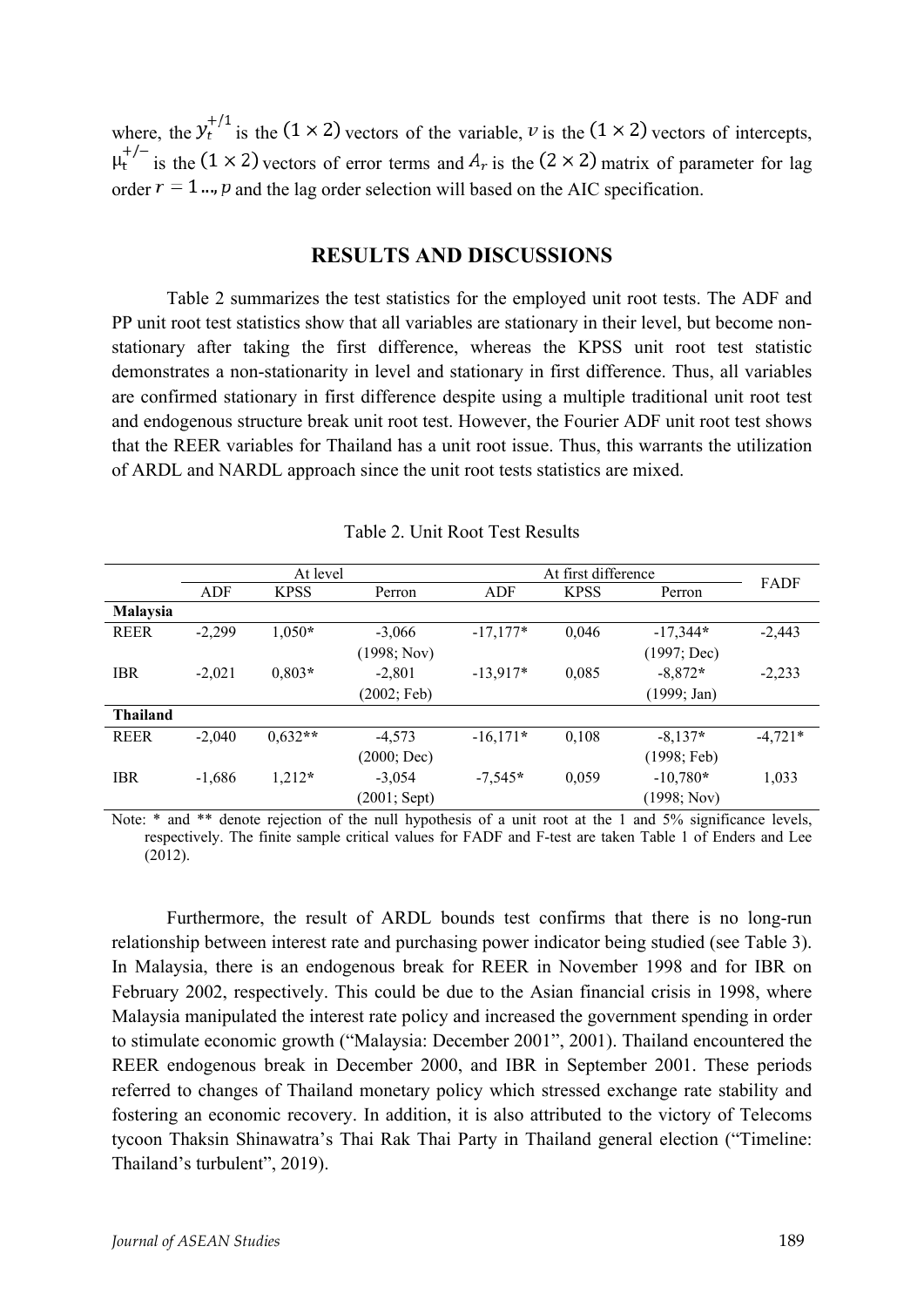|              | <i>F</i> -statistics | Results      |                  |
|--------------|----------------------|--------------|------------------|
|              | Malaysia             | Thailand     |                  |
| ARDL         | 2,064                | 1,484        | No cointegration |
| <b>NARDL</b> | 4,088*               | $3,605*$     | Cointegrated     |
| Significance | Critical values      |              |                  |
| value        | Lower bounds         | Upper bounds |                  |
| $1\%$        | 4,94                 | 5,58         |                  |
| 5%           | 3,62                 | 4,16         |                  |
| 10%          | 3,02                 | 3,51         |                  |

|  |  |  | Table 3. Bounds Test for the ARDL and NARDL Cointegration Specifications |
|--|--|--|--------------------------------------------------------------------------|
|  |  |  |                                                                          |

 Note: \* denote rejection of the null hypothesis of no long run cointegration at 1% significance level. The lag selection is based on the AIC.

In addition, the empirical results are parallel with Abdoh et al. (2016) which also reveal that there is no long-run relationship between interest rate and exchange rate for Brunei, Malaysia, Philippines, Singapore, Thailand, Indonesia, Cambodia, Laos, and Vietnam, using the symmetric cointegration approach. In addition, when the nonlinear ARDL test is used, a significant long-run relationship between the series of both countries are found. This result is in-line with Karamelikli and Karimi (2020), and Katrakilidis and Trachanas (2012). In Golit et al. (2019), an asymmetric approach was used in examining the sample of G7 countries, which showed a stronger relationship between interest rate and exchange rate.

The findings on the long run and short run asymmetric estimates are presented in Table 4. For Malaysia, the findings verifies the existence of long run asymmetry positive effect of IBR on the REER. When the IBR increases in the long-run period, the REER decreases by almost 22,1%. Looking at Thailand, the estimation confirmed a significant relationship for both of positive and negative asymmetric effects especially in the short-run. An increase of IBR in the short-run period is able to increase the REER around 13,4%, and decreases in IBR will reduce the REER value around 12%. For Thailand, the NARDL estimates indicate the overall positive effect around 0,1% higher compared to the negative effect faced by the country.

| Country  | Variable         | Coefficient | <i>F</i> -statistics |
|----------|------------------|-------------|----------------------|
|          | $L_{IBR}^+$      | $-0,221$    | $3,75***$            |
|          | $L_{IBR}^-$      | 0,112       | 1,473                |
| Malaysia | $W_{LR,~IBR}$    |             | 7,832*               |
|          | $W_{SR,~IBR}$    |             | 0,534                |
|          | $L_{IBR}^+$      | 0,134       | 3,289***             |
| Thailand | $L_{IBR}^-$      | $-0,120$    | $4,137**$            |
|          | $W_{LR,~IBR}$    |             | 0,416                |
|          | ${W}_{SR,\;IBR}$ |             | 19,750*              |

Note: \*, \*\* and \*\*\* denote rejection of the null hypothesis of no asymmetric relationship at the  $\overline{1}$ , 5 and 10% significance level, respectively. The lag selection is based on the AIC.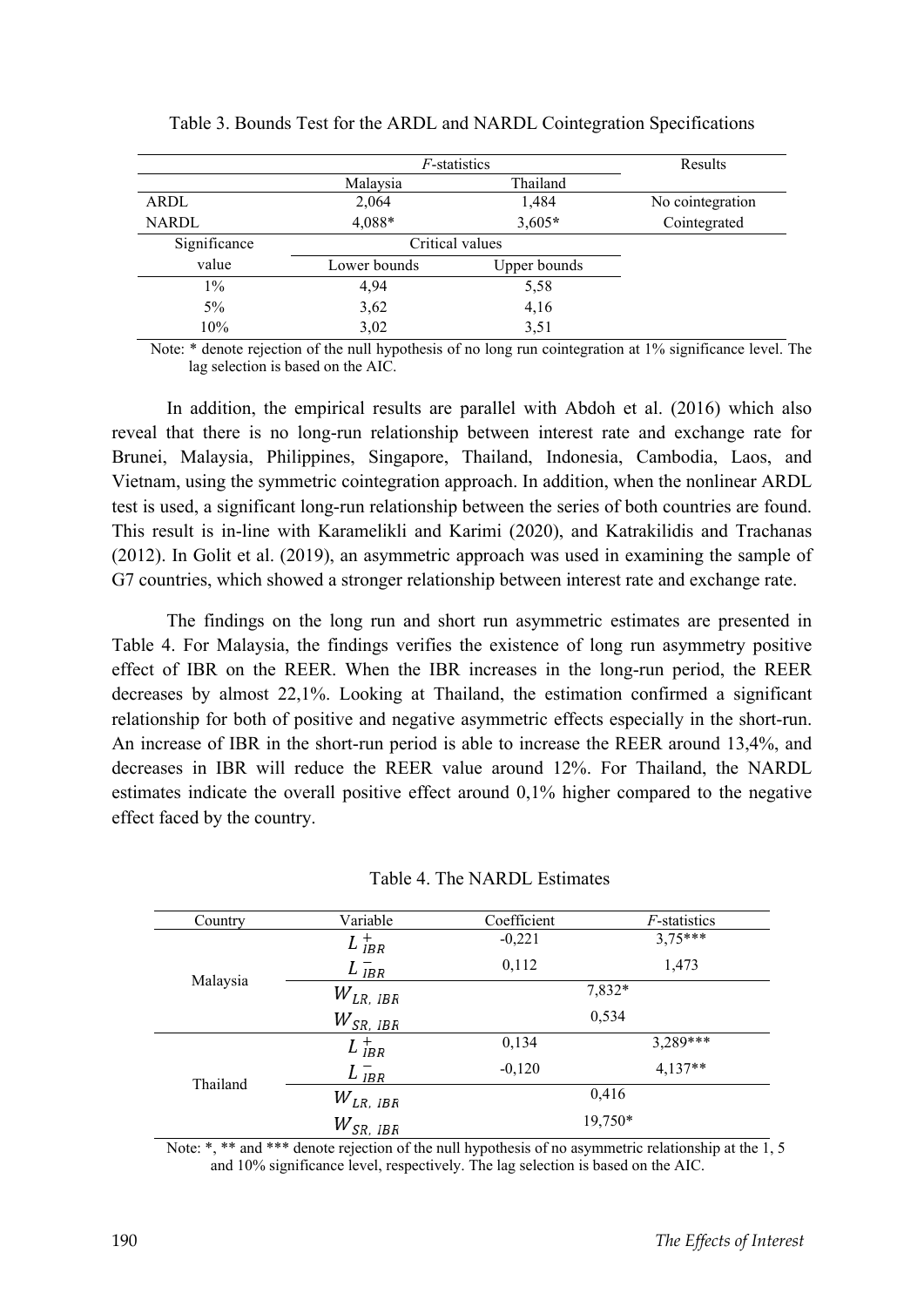Figure 3 depicts the long-run dynamic multiplier effects with positive and negative changes in IBR for Malaysia and Thailand over the estimation period of the research. It is found that approximately after the third period, the solid line of asymmetric effect in Malaysia indicates decreased condition with almost four periods before it rises and overshoots positive and negative effects during the fourth period, and consistently facing constant condition over the estimation period. The negative changes showed by the dotted line have crossed-out the asymmetric line at the  $13<sup>th</sup>$  period, which is approximately in year 2000 due to the recovery effect of Asian financial crisis and the economic recession period for many developed countries in the early 2000s. Thus, an increase of IBR has a long run negative effect on the REER in Malaysia. However, there is a different situation with the dynamic multiplier effects in Thailand, where the positive effect overshooting the asymmetric line for all periods are involved in the research. Hence, an increase in IBR totally has a positive effect on the REER since the country has overcome the financial issues with a comprehensive tight monetary policy over the estimation period.



 (a) Malaysia (b) Thailand Figure 3. Asymmetric Effect of IBR on REER for Malaysia and Thailand

In order to validate the asymmetrical relationship between interbank rate and real effective exchange rate, the research performs the Hatemi-J (2012) asymmetric causality test, and the summary of the causal effect tests are reported in Table 5. Based on the estimation, the research found that there is no asymmetric causal relationship between IBR and the REER in Malaysia. However, there are two coefficient values that are statistically significant, and this proves the existence of asymmetric causal relationship between IBR and the REER for Thailand. This is especially in the situation where positive components of real effective exchange rate cause the positive components of IBR; and negative components of the REER cause the negative components of IBR. The research findings are almost in-line with those of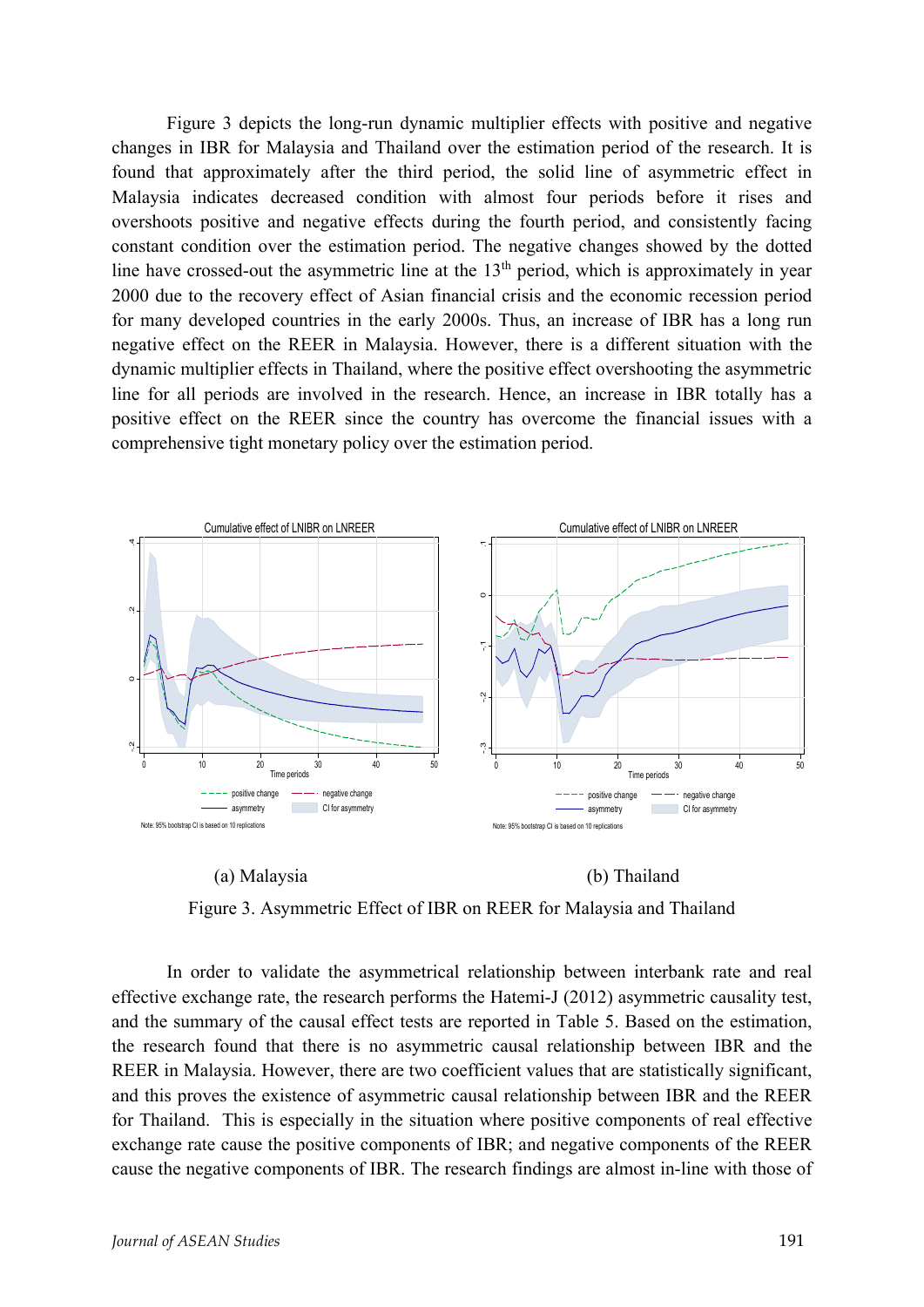Karamelikli and Karimi (2020) and Capasso et al. (2019), which confirm that the short and long run relationship with positive and negative explanatory power of the IBR components is greater than positive explanatory components.

|                                | Malaysia     |                 | Thailand     |                 |  |
|--------------------------------|--------------|-----------------|--------------|-----------------|--|
| Causality directions           | W-statistics | Null hypothesis | W-statistics | Null hypothesis |  |
| $IBR \rightarrow REER$         | 0.011        | Accept          | 0.727        | Accept          |  |
| $IBR \leftarrow REER$          | 0,542        | Accept          | 0,554        | Accept          |  |
| $IBR^+ \rightarrow REER^+$     | 0,564        | Accept          | 0.976        | Accept          |  |
| $IBR^+ \leftarrow REER^+$      | 1,084        | Accept          | $6.257**$    | Reject          |  |
| $IBR^{-} \rightarrow REER^{-}$ | 0.247        | Accept          | 0.696        | Accept          |  |
| $IBR^{-} \leftarrow REER^{-}$  | 1,869        | Accept          | $6,979**$    | Reject          |  |

Table 5. Hatemi-J Asymmetric Causality Test Results

 Note: \*, \*\* and \*\*\* denote rejection of the null hypothesis of no causality at the 1, 5 and 10% significance level, respectively.

# **CONCLUSIONS**

The interrelationship between IBR and purchasing power indicator, especially the REER, has become an important and complex issue for stakeholders. According to the interest rate parity theory, interest rate affects the real exchange rate in short time horizon and becomes reversed in the long run. The assumption of the interest rate parity theory is particularly true in emerging economies, especially when the countries' authorities attempt to stabilize and manage the exchange rate volatility through monetary policy tools. The research provides new evidence in explaining the interrelationship between IBR and purchasing power indicator in the context of Malaysia and Thailand. It has been proven that there is an existence of asymmetric interrelationship between the interest rate and purchasing power indicator variables. The Malaysian data reveal that the asymmetric long-run cointegration between variables and the negative explanatory components of IBR variation have a greater effect on the variation of the REER. On the contrary, Thailand data reveal that an asymmetric short-run interrelationship and the positive explanatory components of IBR variation have greater effect than negative explanatory components. Moreover, Thailand data support the assumption of IBR affects the REER on a short time horizon and reverse on the long-time horizon as explained by the interest rate parity theory.

An increase of interest rate, especially the short-term interest rate, causes a depreciation to the Malaysian purchasing power indicator value for long time period, but appreciates the Thailand purchasing power indicator value in a short period. Thus, due to the asymmetric relationship, the countries' authorities, especially the central banks of both countries, should be more cautious on the dynamic interrelationship between IBR and purchasing power indicators in designing future monetary policy strategies especially in the global financial liberalization scenario. Although only Thailand shows an asymmetric causal relationship, the volatility of interbank rate and real exchange rate has a huge impact on the country's future economic development. Counterbalance of money supply changes is the best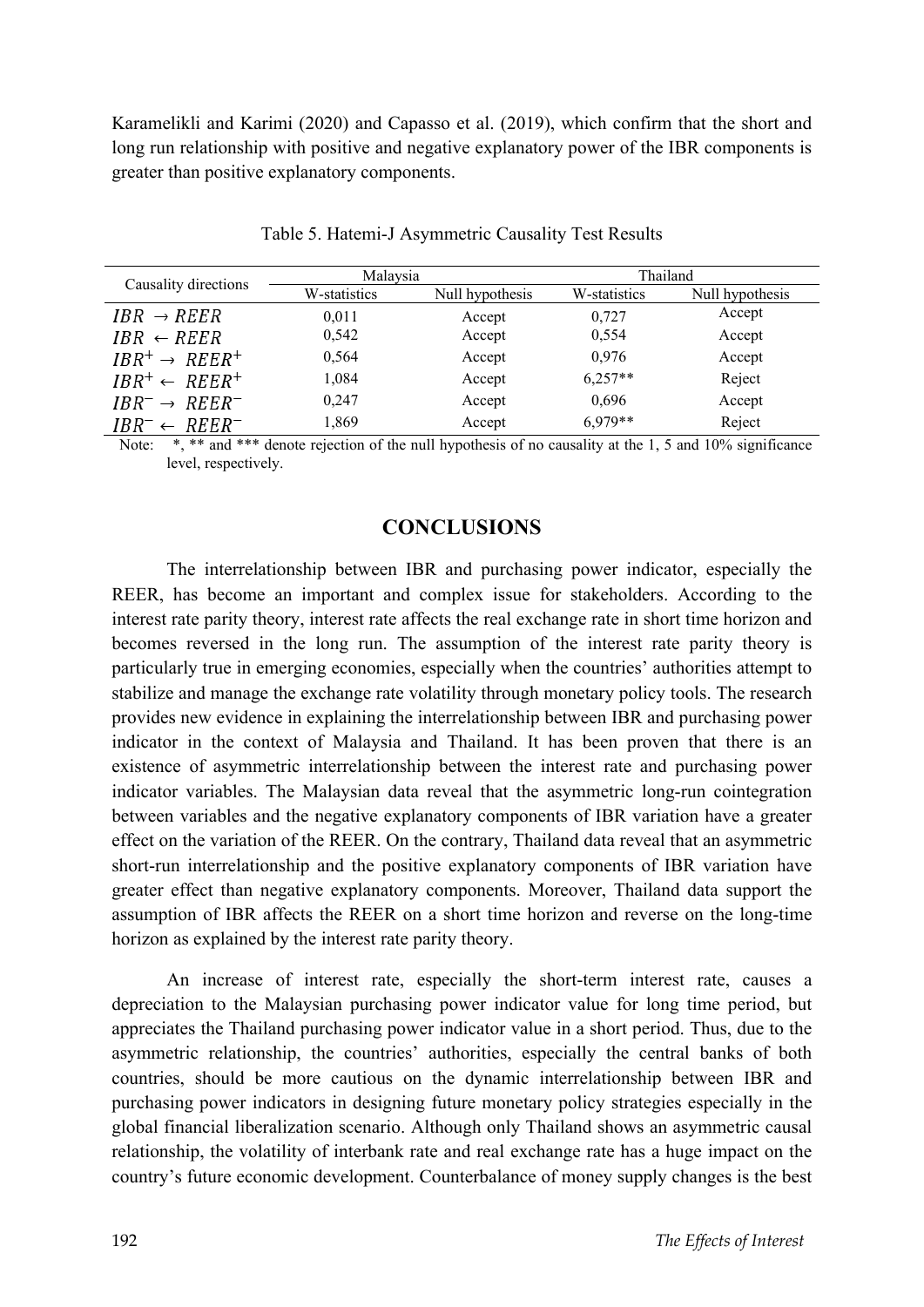tool in achieving some combination of exchange rate fluctuation and output stabilization. Despite the available number of strategies, the loosening or tightening of interest rate term is an effective option that can be implemented in the exchange rate open market operation in achieving both price and output objectives.

# **ABOUT THE AUTHORS**

Mohd Jaffri Abu Bakar is a current enroll as a Doctoral (PhD) student in Azman Hashim International Business School, Univeristi Teknologi Malaysia (UTM). His research interests include financial issues relate to economics.

Nanthakumar Loganathan is currently attached with Azman Hashim International Business School, Universiti Teknologi Malaysia as Associate Professor in Development Economics. He also has been appointed as a Visiting Professor for Bina Nusantara University. His research focuses mainly relate development economics, tourism, and resource economics which relate to time series modelling.

Tirta Nugraha Mursitama is a Professor of International Business at International Relations Department, Faculty of Humanities, Bina Nusantara University. His research interests include internationalization strategy of the firms, digital economy, and economic integration in Southeast Asian countries.

Asan Ali Golam Hassan is a Professor of Economics at enroll with Azman Hashim International Business School, Universiti Teknologi Malaysia. His research focus concentrates on economic planning related to government policies and research activities worldwide.

#### **ACKNOWLEDGEMENT**

The research is funded under the Fundamental Research Grant Scheme (FRGS) from the ministry of Higher Education Malaysia (Vote Number: FRGS/1/2020/SS0/UTM/02/10). We would also like to thank Universiti Teknologi Malaysia (UTM) for the continuous support for the successful completion of this research.

#### **REFERENCES**

- Abdoh, M. M. Y., Yusof, M. N. H., Zulkifli, M. S. A, Bulot, N., & Ibrahim, N. J. (2016). Macroeconomic factors that influence exchange rate fluctuation in ASEAN countries. *International Academic Research Journal of Social Science*, *2*(1), 89-94.
- AbuDalu, A. & Ahmed, E. M. (2014). The determinants of ASEAN-5 real effective exchange rate vis-ávis the UK pound. *World Journal of Entrepreneurship, Management and Sustainable Development, 10*(2), 98-118.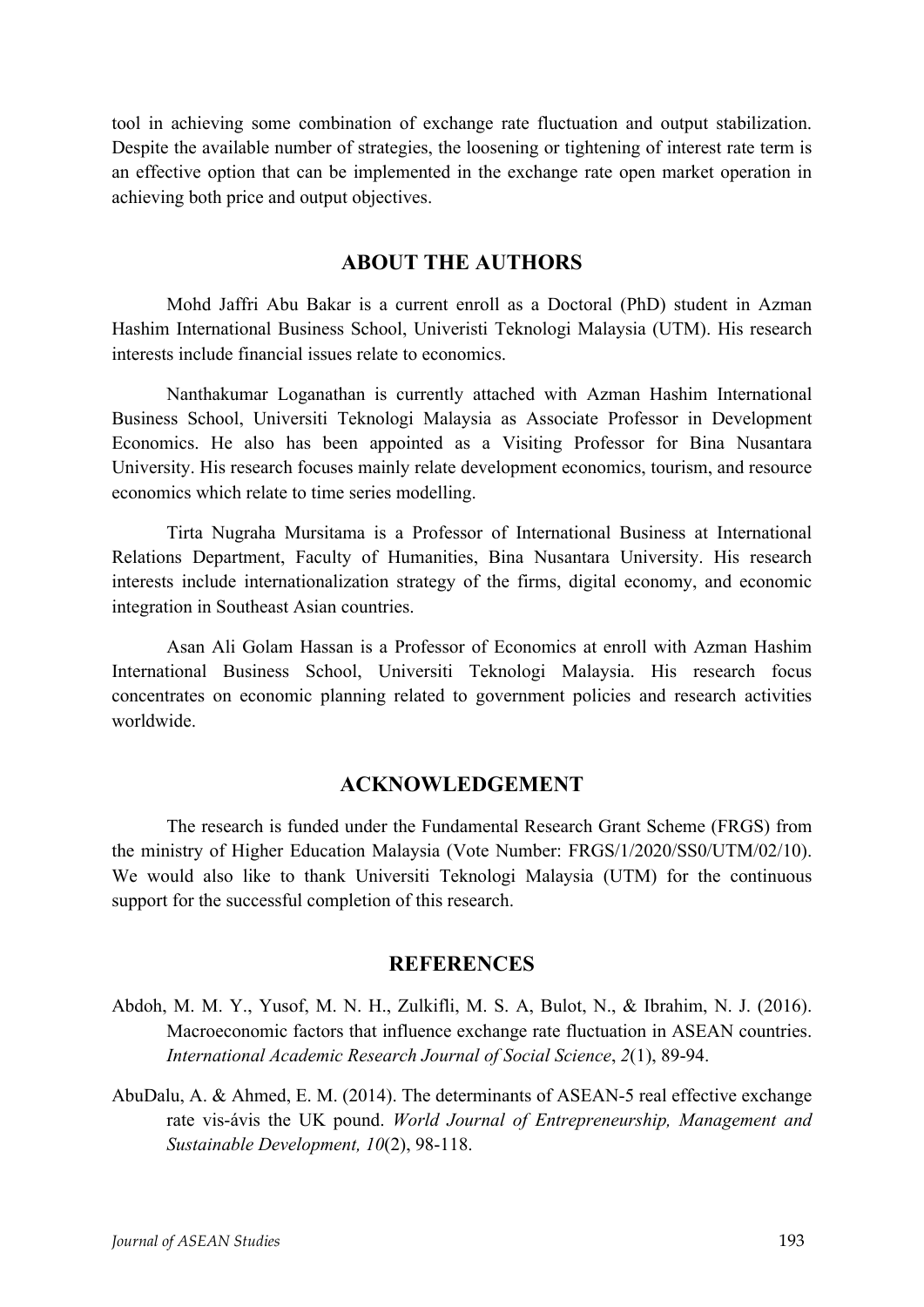- Adler, K. & Grisse, C. (2014). Real exchange rates and fundamentals: Robustness across alternative model specifications. SNB Working Papers 7/2014.
- Ahmed, H. F. T. & Mazlan, N. S. (2021). The impact of interest rate on exchange rate within ASEAN countries: Evidence from linear and nonlinear framewirks. *Global Journal of Emerging Market Economies, 13*(1), 7-34. <https://doi.org/10.1177%2F0974910120974798>
- Aizenman, J., Chinn, M. D., & Ito, H. (2016). Monetary policy spillovers and the trilemma in the new normal: Periphery country sensitivity to core country conditions. *Journal of International Money and Finance, 68*, 298-330. <https://doi.org/10.1016/j.jimonfin.2016.02.008>
- Aizeman, J., Hutchison, M., & Noy, I. (2011). Inflation targeting and real exchange rates in Emerging markets. *World Development, 39*(5), 712-724.
- Alsamara, M., & Mrabet, Z. (2019). Asymmetric impacts of foreign exchange rate on the demand for money in Turkey: New evidence from nonlinear ARDL. *International Economics and Economic Policy, 16*(2), 335-356. [https://doi.org/10.1007/s10368-](https://doi.org/10.1007/s10368-018-0421-y) [018-0421-y](https://doi.org/10.1007/s10368-018-0421-y)
- Andonov, A., Bauer, R. M., & Cremers, K. M. (2017). Pension fund asset allocation and liability discount rates. *Review of Financial Studies, 30*(8), 2555-2595. <https://dx.doi.org/10.2139/ssrn.2070054>
- Andries, A. M., Capraru, B., Ihnatov, I., & Tiwari, A. K. (2017). The relationship between exchange rates and interest rates in a small open emerging economy: The case of Romania. *Economic Modelling*, *67*, 261-274. <https://doi.org/10.1016/j.econmod.2016.12.025>
- Ariff, M. & Yap, Meow-Chung, M. (2001) Financial crisis in Malaysia. In T.-S. Yu and D. Xu (Eds.), *East Asia Rising Again.* Singapore: World Scientific Publishing.
- Bagchi, D., Chortareas, G. E., & Miller, S. M. (2004). The real exchange rate in small, open developed economies: Evidence from cointegration analysis. *Economic Record, 80*(248), 76-88. <https://doi.org/10.1111/j.1475-4932.2004.00126.x>
- Balduzzi, P. & Chiang, I. E. (2020). Real exchange rate and currency risk premiums. *The Review of Asset Pricing Studies*, *10*(1), 94-121.
- Bank of Thailand (2020). Development of monetary policy framework in Thailand. [https://www.bot.or.th/English/MonetaryPolicy/MonetPolicyKnowledge/Pages/Frame](https://www.bot.or.th/English/MonetaryPolicy/MonetPolicyKnowledge/Pages/Framework.aspx) [work.aspx](https://www.bot.or.th/English/MonetaryPolicy/MonetPolicyKnowledge/Pages/Framework.aspx)
- Bank of Thailand. (2021). Interest rates. [https://www.bot.or.th/english/statistics/\\_layouts/application/interest\\_rate/in\\_rate.aspx](https://www.bot.or.th/english/statistics/_layouts/application/interest_rate/in_rate.aspx)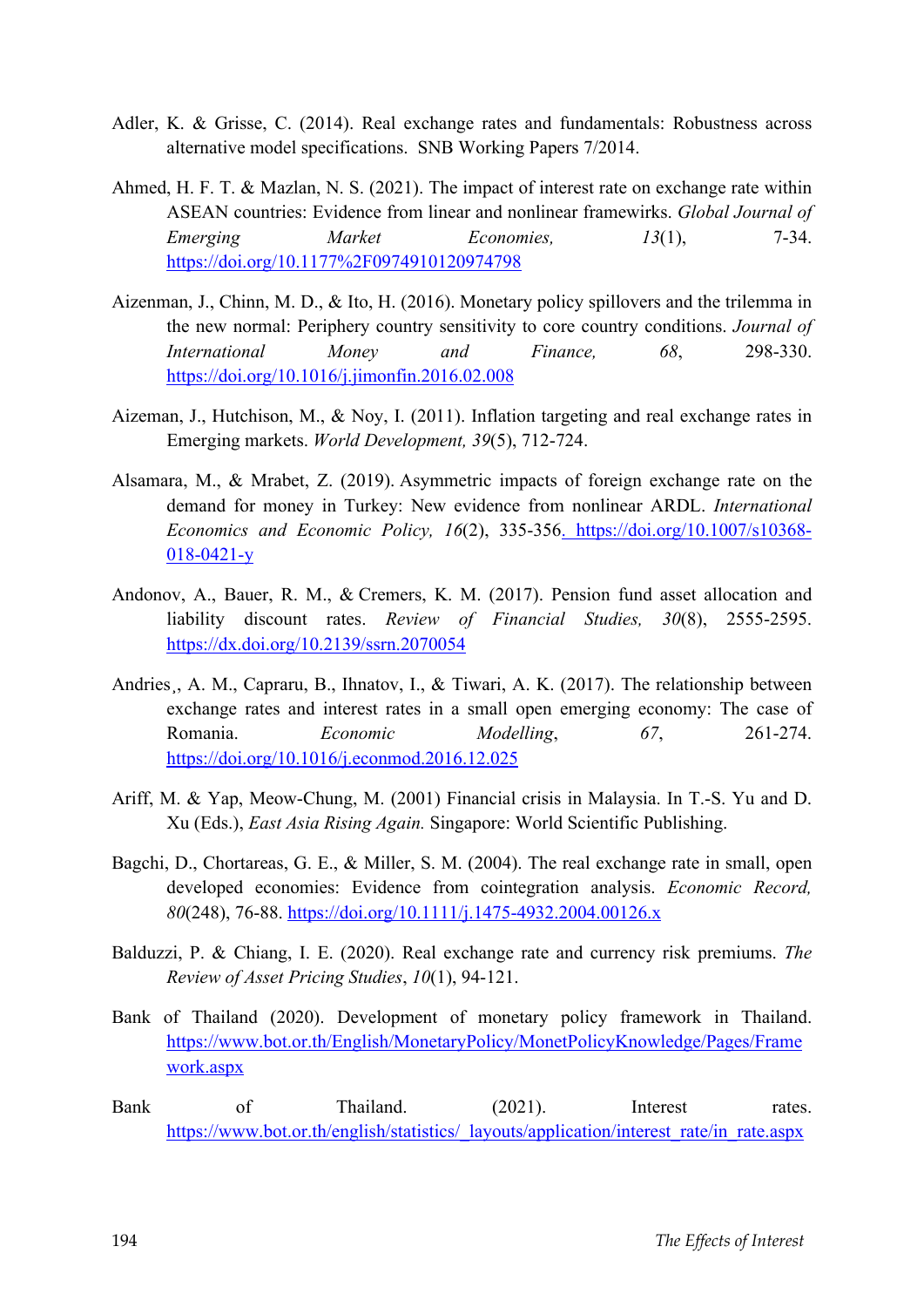- Barbosa, L. O. S., Jayme, F. G. Jr., & Missio, F. J. (2018). Determinants of the real exchange rate in the long-run for developing and emerging countries: A theoretical and empirical approach. *International Review of Applied Economics*, *32*(1), 62-83. <https://doi.org/10.1080/02692171.2017.1332017>
- Bartolli, L. (1995). Purchasing power parity measures of competitiveness. *Finance and Department, 32*(3), 46-49. <https://doi.org/10.5089/9781451952193.022>
- Bowe, M., & Saltvedt, T. M. (2004). Currency invoicing practices, exchange rate volatility and pricing to market: Evidence from product level data*. International Business Review, 13*(3), 281-308. <https://doi.org/10.1016/j.ibusrev.2004.01.003>
- Brailsford, T., Penm, J. H. W., & Lai, C. D. (2006). Effectiveness of high interest rate policy on exchange rates: A reexamination of the Asian financial crisis. *Advances in Decision Sciences*, *4*, 1-9. <https://doi.org/10.1155/JAMDS/2006/35752>
- Capasso, S., Napolitano, O., & Jiménez, V. A. L. (2019). The long run interrelationship between exchange rate and interest rate; the case of Mexico. *Journal of Economic Studies, 46*(7), 1380-1397. <https://doi.org/10.1108/JES-04-2019-0176>
- Cecchetti, S. G., Grifoli, T. M., Narita, M., & Sahay, R. (2020). US or domestic monetary policy: Which matters more for financial and stability? *IMF Economic Review, 68*, 35-65. <https://doi.org/10.1057/s41308-020-00108-2>
- Central Bank of Malaysia. (2021). Interest rates and volumes. <https://www.bnm.gov.my/interest-rates-volumes>
- Cheong, L. M. (2005). Globalization and the operation of monetary policy in Malaysia. *BIS Papers, 23*, 209-215.
- Chowdhury, K. (2012). Modelling the dynamics, structural breaks and the determinants of the real exchange rate of Australia. *International Financial, Markets, Institution and Money, 22*(2), 343-358. <http://dx.doi.org/10.1016/j.intfin.2011.10.004>
- Cobham, D. (2021). A comprehensive classification of monetary policy frameworks in advanced and emerging economies. *Oxford Economic Papers, 73*(1), 2-26. <https://doi.org/10.1093/oep/gpz056>
- Curran, M., & Velic, A. (2019). Real exchange rate persistence and country characteristics: A global analysis. *Journal of International Money and Finance, 97*, 35-56. <https://doi.org/10.1016/j.jimonfin.2019.06.001>
- Data and analytics. (2021). *J. P. Morgan.* [https://www.jpmorgan.com/solutions/cib/securities](https://www.jpmorgan.com/solutions/cib/securities-services/data-analytics)[services/data-analytics](https://www.jpmorgan.com/solutions/cib/securities-services/data-analytics)
- Dickey, D. A., & Fuller, W. A. (1981). Likelihood ratio statistics for autoregressive time series with a unit root. *Econometrica, 49*(4), 1057–1072. <https://doi.org/10.2307/1912517>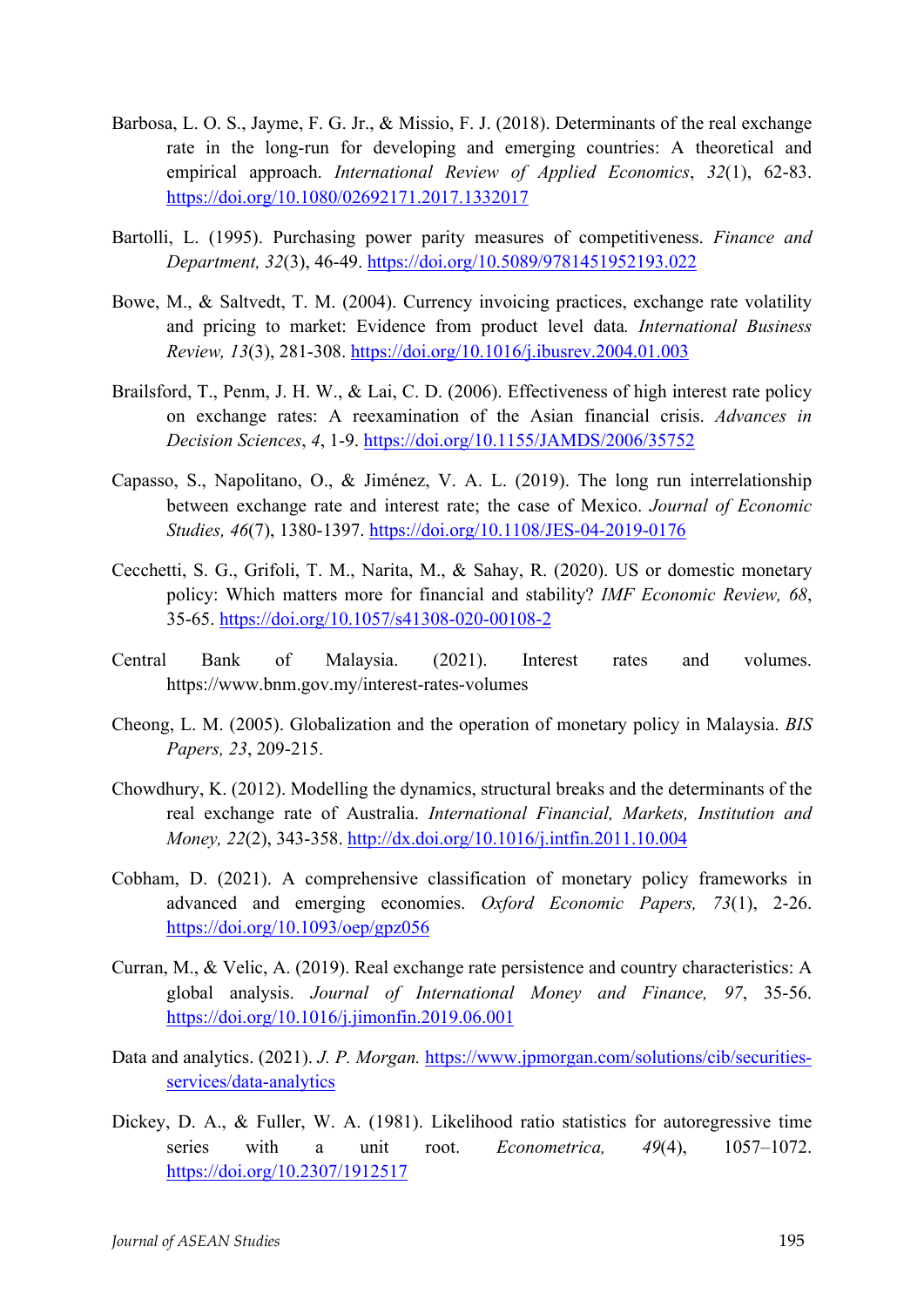- Draz, M., Ahmad, F., Gupta, B., & Amin, W. (2019). Macroeconomic fundamentals and exchange rates in South Asian economies. *Journal of Chinese Economic and Foreign Trade Studies, 12*(2), 104-119. <https://doi.org/10.1108/JCEFTS-01-2019-0007>
- Enders, W., & Lee, J. (2012). The flexible fourier form and Dickey-Fuller type unit root tests. *Economics Letters, 117*(1), 196–199. <https://doi.org/10.1016/j.econlet.2012.04.081>
- Engel, C. (2019). Real exchange rate convergence: The roles of price stickiness and monetary policy. *Journal of Monetary Economics*, *103*, 21-32. <https://doi.org/10.1016/j.jmoneco.2018.08.007>
- Furman, J., Stiglitz, J. E., Bosworth, B. P., & Radele, S. (1998). Economic crises: Evidence and insights from East Asia. *Brookings Papers on Economic Activity*, *2*, 1-135.
- Golit, P., Salisu, A., Akintola, A., Nsonwu, F., & Umoren, I. (2019). Exchange rate and interest rate differential in G7 Economies. *Bulletin of Monetary Economics and Banking*, *22*(3), 263-286. <http://dx.doi.org/10.21098/bemp.v22i3.1147>
- Gozgor, G. (2014). Causal relation between economic growth and domestic credit in the economic globalization: Evidence from the Hatemi-J's test. *The Journal of International Trade & Economic Development*, *24*(3), 395-408. <https://doi.org/10.1080/09638199.2014.908325>
- Granville, B., & Mallick, S. (2010). Monetary policy in Russia: Identifying exchange rate shocks. *Economic Modelling*, *27*(1), 432-444. <https://doi.org/10.1016/j.econmod.2009.10.010>
- Hanson, S. G. & Stein J. C. (2015). Monetary policy and long-term real rates. *Journal of Financial Economics*, *115*, 429-448. <http://dx.doi.org/10.1016/j.jfineco.2014.11.001>
- Hatemi-J, A. (2012). Asymmetric causality tests with an application. *Empirical Economic*, *43*, 447-456. <https://doi.org/10.1007/s00181-011-0484-x>
- Hnatkovska, V., Lahiri, A., & Vegh, C. A. (2013). Interest rate and the exchange rate: A nonmonotonic tale. *European Economic Review, 63*, 68-93. <https://doi.org/10.1016/j.euroecorev.2013.06.001>
- Hoang, V., Nguyen, D. K., & Pham, T. A. (2020). On the effects of monetary policy in Vietnam: Evidence from a trilemma analysis. *The World Economy*, 1-34. <https://doi.org/10.1111/twec.13025>
- Hossain, A. A. (2017). Monetary policy for maintaining low, stable inflation in Malaysia. *The Journal of Developing Areas, 51*(2), 381-404.<https://doi.org/10.1353/jda.2017.0052>
- Kalemli-Ozcan, S. & Varela, L. (2019). *Exchange Rate and Interest Rate Disconnect: The Role of Capital Flows, Currency Risk and Default Risk.* Meeting Papers 351, Society for Economics Dynamics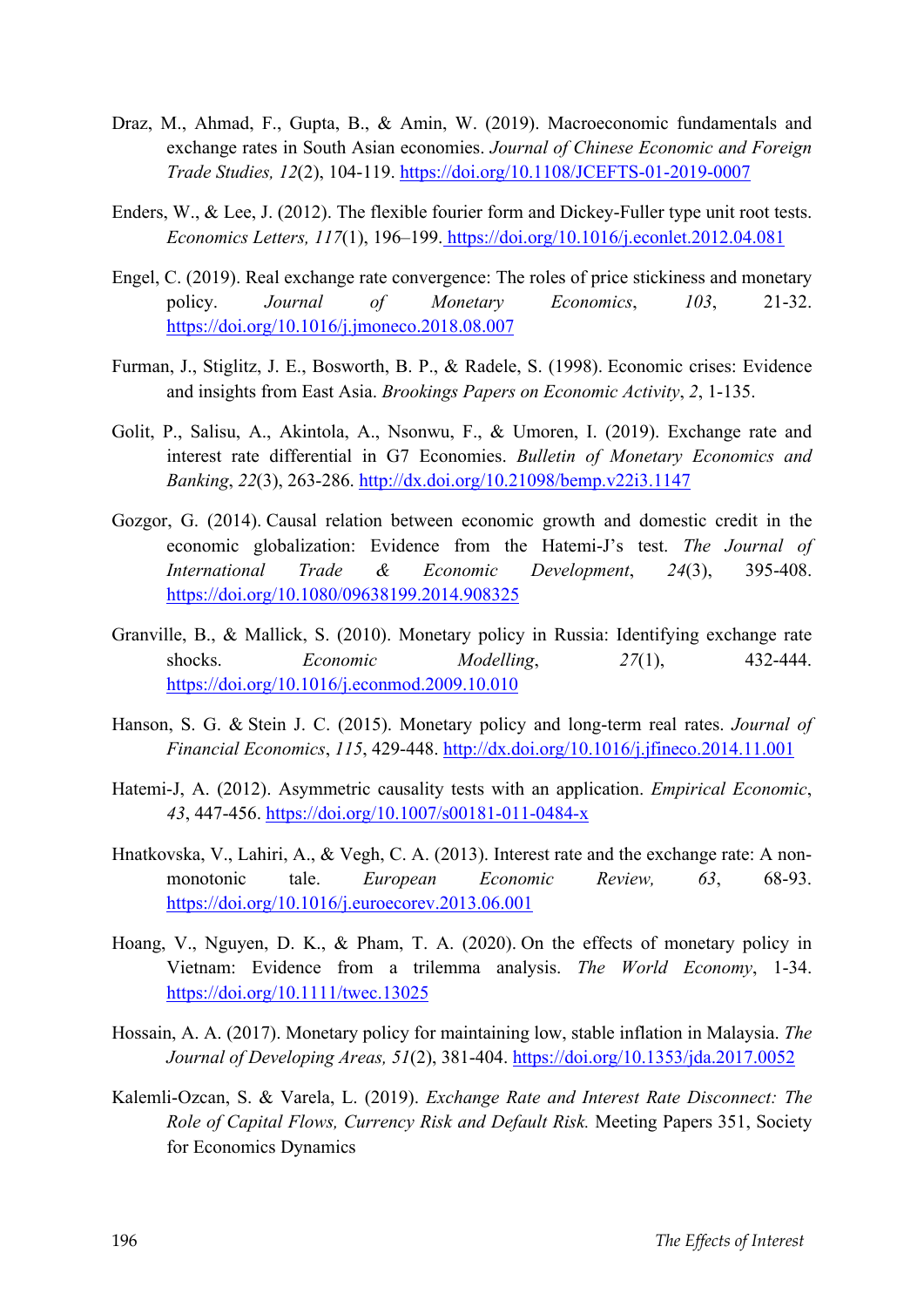- Karamelikli, H. & Karimi, M. S. (2020). Asymmetric relationship between interest rates and exchange rate: Evidence from Turkey. *International Journal of Finance and Economics*, 1-11. <https://doi.org/10.1002/ijfe.2213>
- Katrakilidis, C. & Trachanas, E. (2012). What drives housing price dynamics in Greece: New evidence from asymmetric ARDL cointegration. *Economic Modelling*, *29*(4), 1064- 1069. <https://doi.org/10.1016/j.econmod.2012.03.029>
- Kayhan, S., Bayat, T., & Ugur, A. (2013). Interest rates and exchange rate relationship in BRIC-T countries. *Ege Academic Review*, *13*(2), 227-236.
- Khin, A. A., Yee, C. Y., Seng, L. S., Wan, C. M., & Xian, G. Q. (2017). Exchange rate volatility on macroeconomic determinants in Malaysia: Vector error correction method (VECM) model. *Journal of Global Business and Social Entrepreneurship, 3*(5), 36-45.
- Kia, A. (2013). Determinants of the real exchange rate in a small open economy: Evidence from Canada. *Journal of International Financial Markets, Institutions and Money*, *23*, 163-178. <https://doi.org/10.1016/j.intfin.2012.09.001>
- Kwiatkowski, D., Phillips, P. C. B., Schmidt, P., & Shin, Y. (1992). Testing the null hypothesis of stationarity against the alternative of a unit root*. Journal of Econometrics, 54*(1-3*),* 159-178. [https://doi.org/10.1016/0304-4076\(92\)90104-Y](https://doi.org/10.1016/0304-4076(92)90104-Y)
- McCauley, R. N. (2006). Understanding monetary policy in Malaysia and Thailand: Objectives, instruments and independence. BIS Papers chapters. In Bank for International Settlements (Ed.), *[Monetary Policy in Asia: Approaches and](https://ideas.repec.org/b/bis/bisbps/31.html)  [Implementation,](https://ideas.repec.org/b/bis/bisbps/31.html) 31*, 172-196.
- Nguyen, D.K., Sousa, R.M., & Uddin, G.S. (2015). Testing for asymmetric causality between U.S. equity returns and commodity futures returns. *Finance Research Letters*, *12*, 38- 47. <https://doi.org/10.1016/j.frl.2014.12.002>
- Nguyen, N., Harvie, C., & Suardi, S. (2020). ASEAN income gap and the optimal exchange rate regime. *Applied Economics*, 52(3), 1-17. <https://doi.org/10.1080/00036846.2019.1645278>
- Oliver, V. (1997). Early beginnings of the beginning of the quantity theory of money and their context in Polish and Prussian monetary policies. *Economic History Reviews, 50*(3), 430-449. <https://doi.org/10.1111/1468-0289.00063>
- Patel, D. & Mah, G. (2018). Relationship between real exchange rate and economic growth: the case of South Africa. *Journal of Economics and Behavioral Studies*, *10*(1), 146- 158. [https://doi.org/10.22610/jebs.v10i1\(J\).2098](https://doi.org/10.22610/jebs.v10i1(J).2098)
- Pattanaik, S. & Mitra, K. A. (2001). Interest rate defense of exchange rate: Tale of the Indian rupee. *Economic and Political Weekly*, *36*, (46/47), 4418-4427.